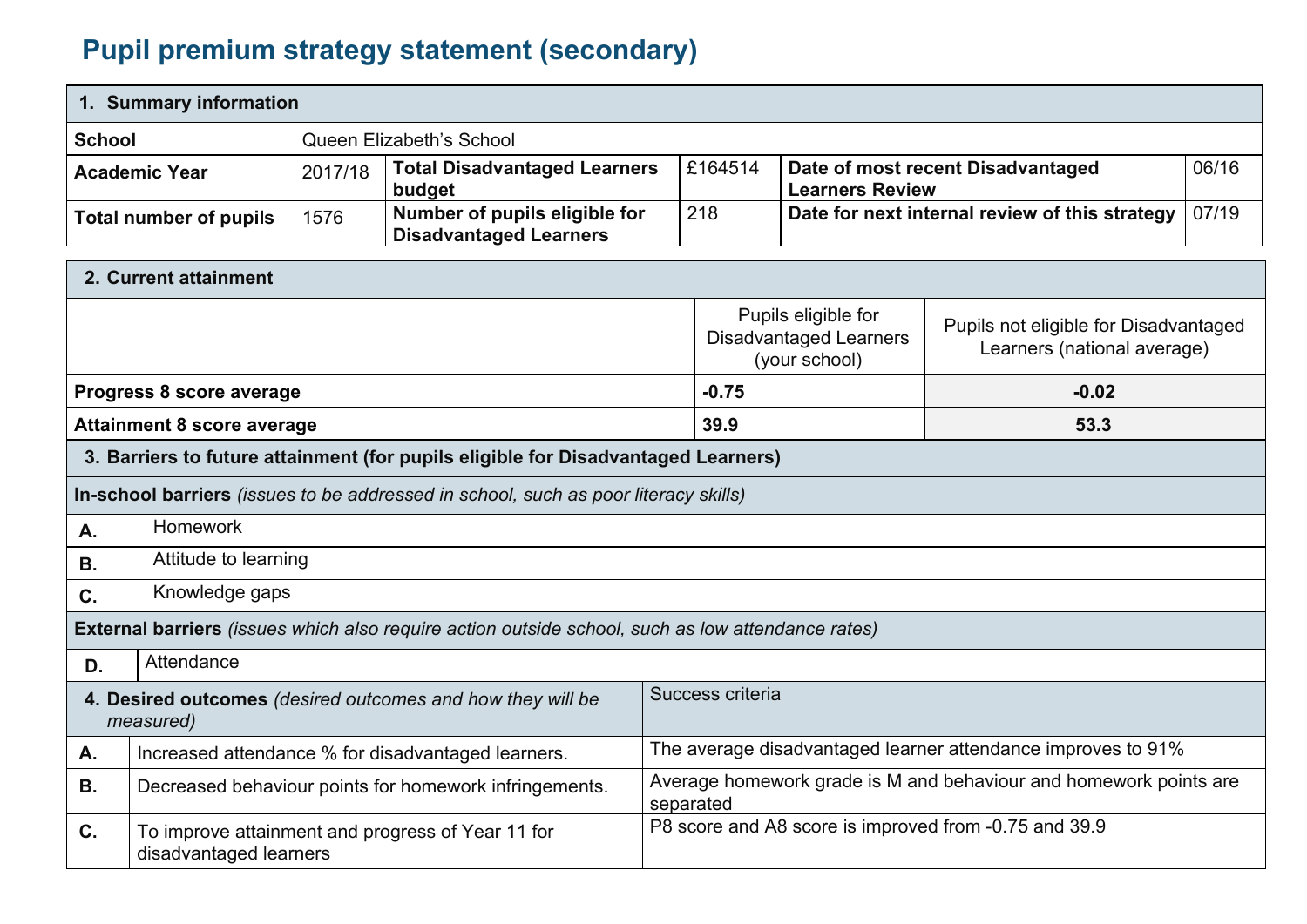| υ. | Improved Basic measures for disadvantaged learners | Improved basic measure from |
|----|----------------------------------------------------|-----------------------------|
|----|----------------------------------------------------|-----------------------------|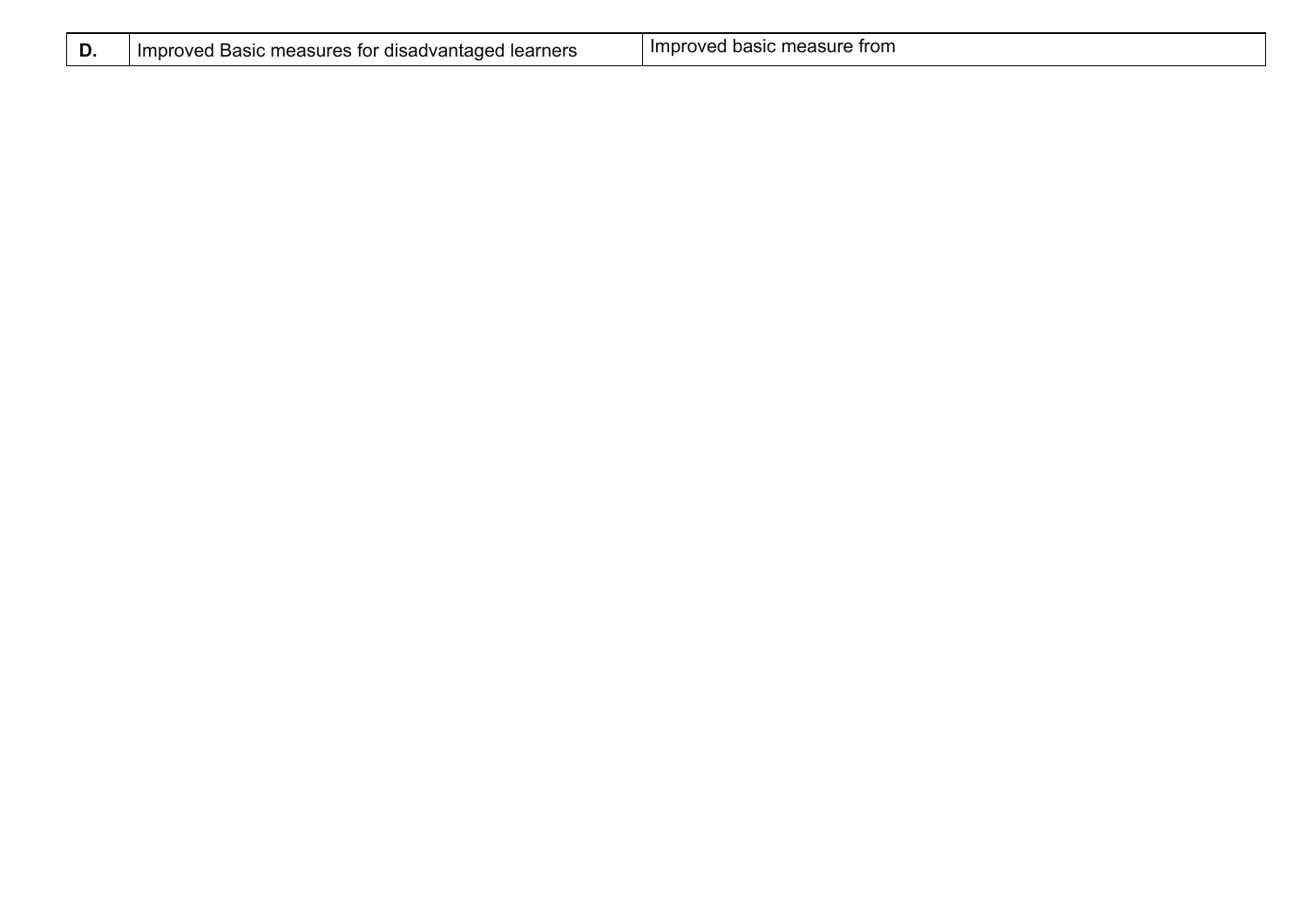| 5. Planned expenditure                                                                                                   |                                                                                                                                                                      |                                                                                                                                                                                                |                                                                                                                        |                                          |                                         |
|--------------------------------------------------------------------------------------------------------------------------|----------------------------------------------------------------------------------------------------------------------------------------------------------------------|------------------------------------------------------------------------------------------------------------------------------------------------------------------------------------------------|------------------------------------------------------------------------------------------------------------------------|------------------------------------------|-----------------------------------------|
| Academic year                                                                                                            | 2018-19                                                                                                                                                              |                                                                                                                                                                                                |                                                                                                                        |                                          |                                         |
|                                                                                                                          | targeted support and support whole school strategies.                                                                                                                | The three headings below enable schools to demonstrate how they are using the Pupil Premium to improve classroom pedagogy, provide                                                             |                                                                                                                        |                                          |                                         |
| i. Quality of teaching for all                                                                                           |                                                                                                                                                                      |                                                                                                                                                                                                |                                                                                                                        |                                          |                                         |
| <b>Desired outcome</b>                                                                                                   | <b>Chosen action /</b><br>approach                                                                                                                                   | What is the evidence and<br>rationale for this choice?                                                                                                                                         | How will you ensure it is<br>implemented well?                                                                         | <b>Staff lead</b>                        | When will you review<br>implementation? |
| Identify issues and gaps<br>in supporting our<br>disadvantaged learners<br>and evaluate impact of<br>existing strategies | An external Pupil<br>Premium Review                                                                                                                                  | An external review and subsequent<br>actions plan is considered to be a good<br>use of the pupil premium funding.                                                                              | Review actions to be formulated into<br>a Closing the Gap action plan based<br>on the findings of the review.          | <b>KEB/SBD</b>                           | Summer 2019                             |
| Improved attainment<br>across the curriculum                                                                             | PixL strategies. RSL<br>leaders and meetings.<br>Promotion of independent<br>learning resources for<br>Revision including GCSE<br>Pod,<br><b>Tassomai and Doddle</b> | Increased focus on the attainment of<br>Disadvantaged Learners students<br>throughout the year via the RSL meeting<br>and identification of 20s plenty.                                        | Records of RSL meetings<br>Raising Standards Learning<br>Conversations<br>20s plenty discussions in faculty<br>minutes | RSLs/SBD                                 | Summer 2019                             |
| To improve monitoring<br>and evaluation practices<br>with a focus on<br>disadvantaged learners                           | Learning walk to focus on<br>disadvantaged learners<br>Work scrutiny to focus on<br>disadvantaged learners                                                           | Learning walks increase the focus of staff<br>, middle and senior leaders on<br>disadvantaged learners<br>Provision for these learners can be<br>tracked and monitored using these<br>methods. | Learning walk analysis and work<br>scrutiny analysis. Identify depts.<br>and staff causing concerns                    | <b>BXJ and SLT</b><br><b>KEB/SBD/CMB</b> | Ongoing                                 |
| To focus on quality first<br>teaching                                                                                    | Bespoke staff training<br>linked to identified staff<br>needs for development                                                                                        | Research shows that quality first teaching<br>has the greatest impact on the results of<br>all students.                                                                                       | Follow up Learning walks after the<br>training. Identify where strategies<br>are being used effectively.               | <b>KEB/BXJ</b>                           | Summer 2019                             |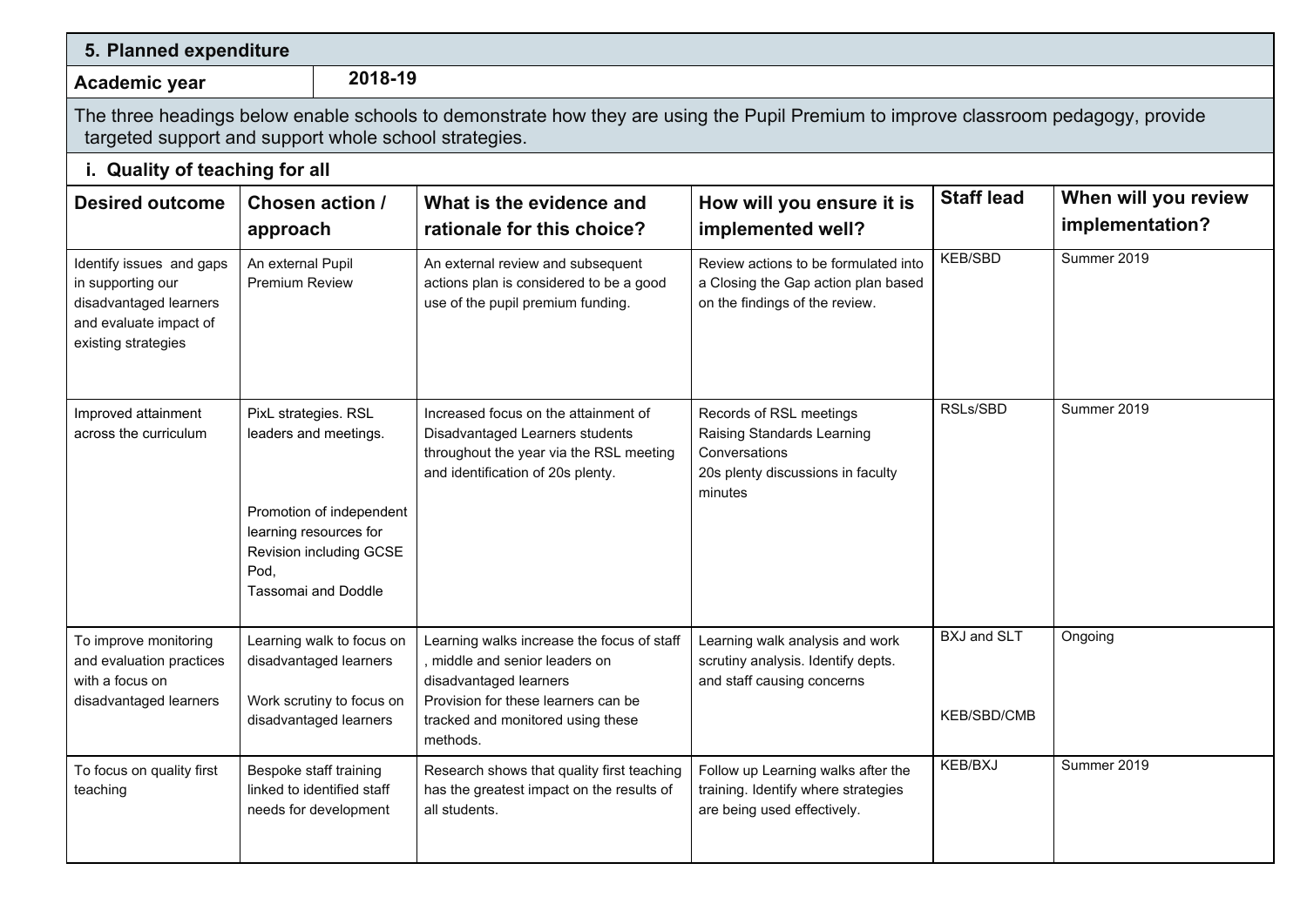| To increase use of<br>metacognition in lessons<br>across the curriculum                                  | Bespoke staff training                                                                                                                                                 | Latest EEF research shows that<br>metacognitive strategies have significant<br>impact on progress with minimal cost                                                                                 | Learning walks and lessons<br>observations. Identify opportunities<br>within SoW, short term, medium<br>term and long term planning.                                                                                                                                | <b>SBD</b>                 | Summer 2019                             |
|----------------------------------------------------------------------------------------------------------|------------------------------------------------------------------------------------------------------------------------------------------------------------------------|-----------------------------------------------------------------------------------------------------------------------------------------------------------------------------------------------------|---------------------------------------------------------------------------------------------------------------------------------------------------------------------------------------------------------------------------------------------------------------------|----------------------------|-----------------------------------------|
| To address gaps in<br>knowledge of<br>disadvantaged learners,<br>including a focus on<br>vocabulary gaps | Develop knowledge<br>organisers and self<br>quizzing for use as<br>homework tasks across<br>the school<br><b>PiXL Unlock</b>                                           | Research shows that disadvantaged<br>learners have knowledge gaps and<br>vocabulary gaps. This strategy will<br>address these gaps. Make homework<br>accessible for all.                            | Homework data on progress checks<br>Improved outcomes                                                                                                                                                                                                               | SLT and Middle<br>leaders  | Summer 2019                             |
|                                                                                                          |                                                                                                                                                                        |                                                                                                                                                                                                     |                                                                                                                                                                                                                                                                     | <b>Total budgeted cost</b> | £59,190                                 |
| ii. Targeted support                                                                                     |                                                                                                                                                                        |                                                                                                                                                                                                     |                                                                                                                                                                                                                                                                     |                            |                                         |
| <b>Desired outcome</b>                                                                                   | Chosen action /<br>approach                                                                                                                                            | What is the evidence and<br>rationale for this choice?                                                                                                                                              | How will you ensure it is<br>implemented well?                                                                                                                                                                                                                      | <b>Staff lead</b>          | When will you review<br>implementation? |
| Improved outcomes for<br>Disadvantaged Learners<br>in Maths and Science                                  | Targeted and staffed am.<br>Intervention. Students will<br>use Doddle, Maths<br>Watch, PiXL Maths App,<br>Tassomai to develop<br>their understanding in<br>these areas | Students have been selected based on<br>the data from their Year 10 Exam results.<br>Rewards for attendance offered in the<br>form of vouchers                                                      | Tracking of students' progress in<br>these subjects<br>Monitoring the attendance to these<br>sessions<br>Offering support for attendance at<br>these sessions<br>Monitoring improvement by the PPE<br>1 and PPE2 and progress check<br>data.<br>Final exam results  | <b>SBD</b>                 | Summer 2019                             |
| Improved 4+ Basics<br>figure in English and<br>Maths                                                     | Targeted small group<br>intervention in English<br>and Maths for those not<br>achieving a grade 4 in<br>English or in Maths                                            | Students will be selected based on the<br>results in their PPE 1 exams. Specialist<br>intervention will take place during their 4<br>CORE PE lessons to improve their grade<br>in English or Maths. | Tracking of students' progress in<br>these subjects<br>Monitoring the attendance to these<br>sessions<br>Offering support for attendance at<br>these sessions<br>Monitoring improvement by the PPE<br>1 and PPE 2 and progress check<br>data.<br>Final exam results | SBD/TMB/CEB                | Summer 2019                             |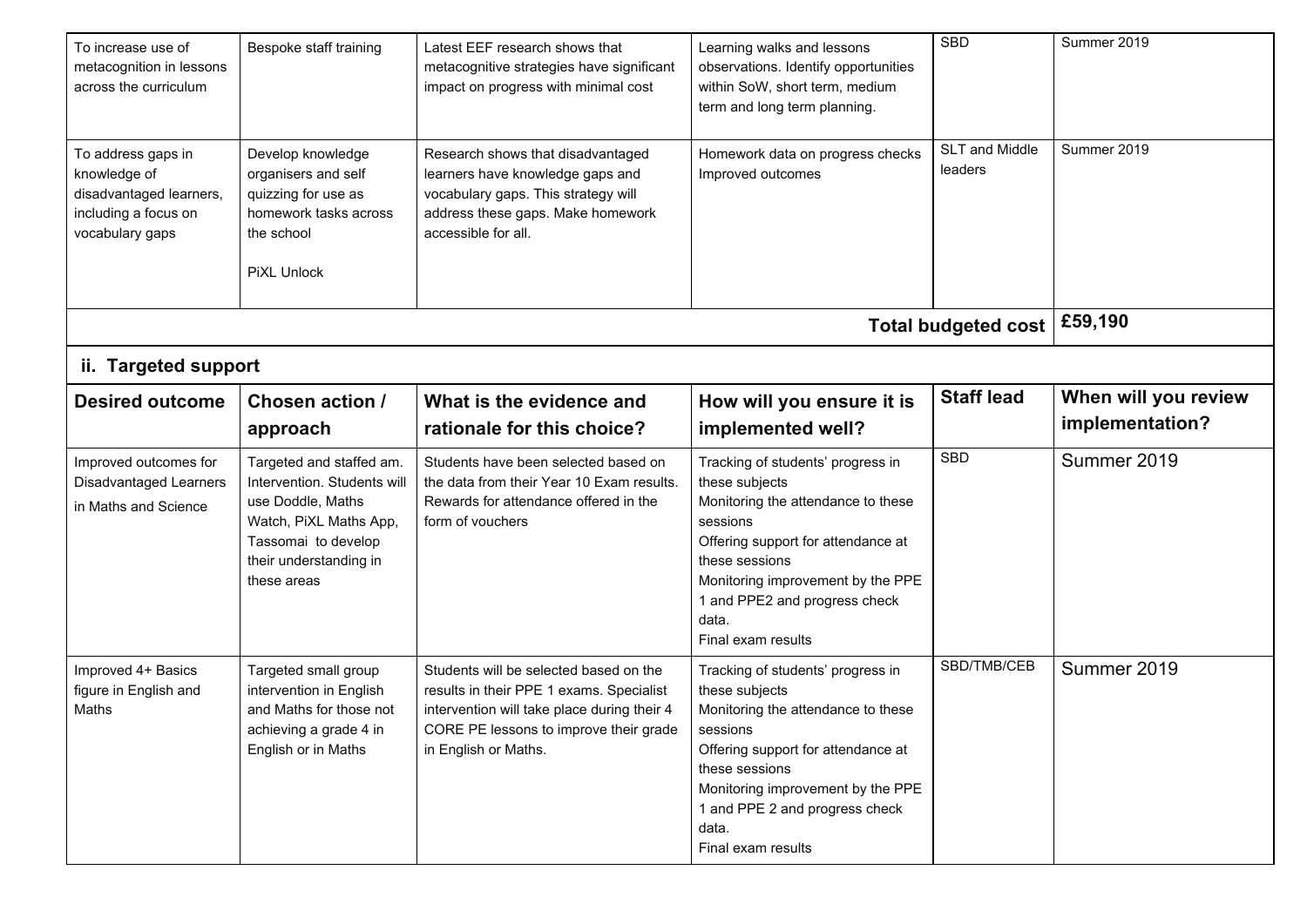| Improved Science results                                       | Purchase Tassomai<br>programme for all<br>disadvantaged learners<br>Increased promotion of<br>Tassomai for all students                                          | students and parents offered the option<br>to sign up for Tassomai Learning<br>Programme for Science. Subscription will<br>be paid. Students in the am. Intervention<br>group can use this time to complete their<br>recommended 20 minutes per day.                                                                                                                                           | Tracking of students' progress in<br>Science<br>Monitoring improvement by the PPE<br>1 and PP2 and progress check<br>data.<br>Final exam results                                                                                                      | SBD/SWG                        | Summer 2019                             |
|----------------------------------------------------------------|------------------------------------------------------------------------------------------------------------------------------------------------------------------|------------------------------------------------------------------------------------------------------------------------------------------------------------------------------------------------------------------------------------------------------------------------------------------------------------------------------------------------------------------------------------------------|-------------------------------------------------------------------------------------------------------------------------------------------------------------------------------------------------------------------------------------------------------|--------------------------------|-----------------------------------------|
| Improved attitude to<br>learning for<br>disadvantaged students | Initiation of the HUB<br>PASS assessment for all<br>disadvantaged students<br>Identify strategies to<br>support these students<br>pastorally and<br>academically | Pastoral data indicates that these<br>students have a poor attitude to learning<br>possibly due to gaps in their knowledge<br>which they are trying to hide and lack of<br>support from home.<br>A fortnightly meeting to take place<br>Pupil attitude to school and self helping<br>us to identify barriers to learning for these<br>students, and then match with<br>appropriate strategies. | Monitor exclusions, behaviour<br>points and attendance via the<br>pastoral dashboard.<br>Learning walks, lesson<br>observations, work scrutiny<br>A4 page profile for the each<br>disadvantaged learner identifying<br>key strategies to support them | SBD/AKA/MDW/<br><b>GNR/AKB</b> | Summer 2019                             |
| Improved results for CiC<br>English                            | 1:1 Tuition in English.<br>Very good English tutor<br>found.                                                                                                     | 1:1 Tuition effective if students are keen<br>and the tutor is of good quality.<br>2 year 9, 2 year 10 and 1 year 11                                                                                                                                                                                                                                                                           | Match the tutor and tutee carefully<br>Set up regular liaison between<br>subject teacher and tutor<br>Improvement measure via progress<br>checks                                                                                                      | <b>SBD</b>                     | Summer 2019                             |
|                                                                |                                                                                                                                                                  |                                                                                                                                                                                                                                                                                                                                                                                                |                                                                                                                                                                                                                                                       | <b>Total budgeted cost</b>     | £49,022                                 |
| iii. Other approaches                                          |                                                                                                                                                                  |                                                                                                                                                                                                                                                                                                                                                                                                |                                                                                                                                                                                                                                                       |                                |                                         |
| <b>Desired outcome</b>                                         | Chosen action /<br>approach                                                                                                                                      | What is the evidence and<br>rationale for this choice?                                                                                                                                                                                                                                                                                                                                         | How will you ensure it is<br>implemented well?                                                                                                                                                                                                        | <b>Staff lead</b>              | When will you review<br>implementation? |
| Improve attendance for<br>Disadvantaged Learners               | Appointment of<br>Attendance Officer<br>-MCockwell<br>Attendance panels<br>Fining for holidays                                                                   | We know that attendance is linked with<br>performance and progress at GCSE.<br>Disadvantaged Learners students have a<br>lower attendance in school than<br>non-Disadvantaged Learners students.<br>This widen the gaps as they then miss<br>lessons and key information. If                                                                                                                   | Pastoral data dashboard.<br>Line meeting minutes from HOH<br>meeting.<br>Mid-year review                                                                                                                                                              | <b>MDW</b>                     | Summer 2019                             |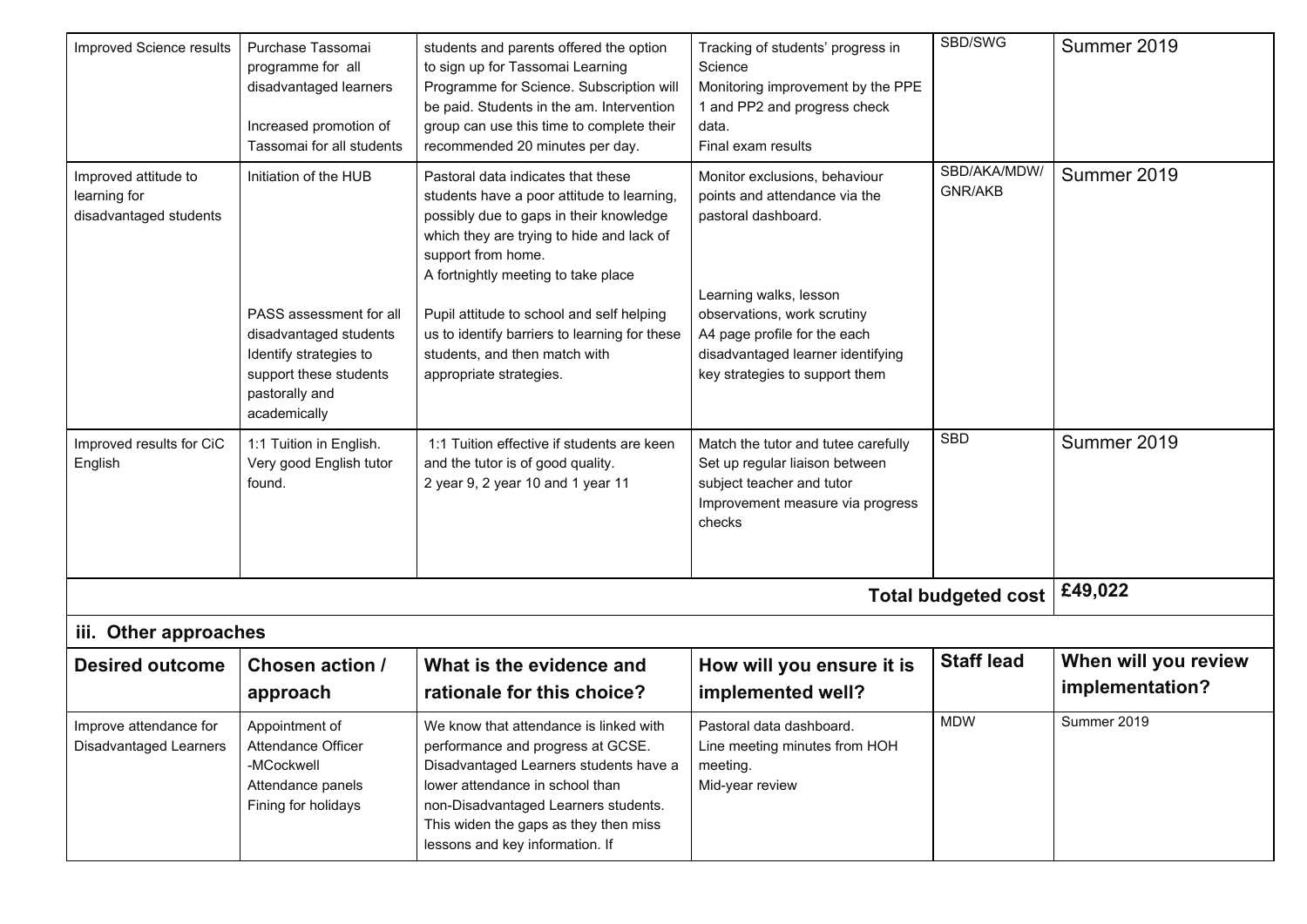|                                                                                                              |                                                                                    | attendance improves students will make<br>more progress.                                                                                                                                       |                                                                                                                                                                                                                                                                               |             |             |
|--------------------------------------------------------------------------------------------------------------|------------------------------------------------------------------------------------|------------------------------------------------------------------------------------------------------------------------------------------------------------------------------------------------|-------------------------------------------------------------------------------------------------------------------------------------------------------------------------------------------------------------------------------------------------------------------------------|-------------|-------------|
| Improved access to the<br>curriculum for<br><b>Disadvantaged Learners</b><br>students                        | Support and contributions<br>towards, travel to school<br>books, trips and Uniform | It is a moral obligation to provide<br>materials for these students that are<br>provided by their parents.                                                                                     | RSLs, HoDs and HoFd to<br>co-ordinate the support of materials<br>needed for Disadvantaged<br>Learners.<br>Trip Leaders to co-ordinate<br>provision for Disadvantaged<br>Learners<br>CLamb to co-ordinate uniform<br>provision<br>SPotter to record what has been<br>received | <b>RSLs</b> | Ongoing     |
| To improve the mental<br>health, resilience and<br>wellbeing of<br><b>Disadvantaged Learners</b><br>students | Contributions to a<br>Teenage Life Centre<br>(TLC)<br>Chaplain work                | Pastoral data indicates that these<br>students have a poor attitude to learning,<br>possibly due to gaps in their knowledge<br>which they are trying to hide and lack of<br>support from home. | Monitoring of the students who have<br>taken part in the programme attitude<br>to learning via the half-termly<br>progress checks<br>Completion of a PASS assessment<br>before and after the programme.                                                                       | <b>GNR</b>  | Summer 2019 |
|                                                                                                              | £56,302                                                                            |                                                                                                                                                                                                |                                                                                                                                                                                                                                                                               |             |             |

| 6. Review of expenditure                                          |                                                                           |                                                                                                                                                                                        |                                                                                                              |             |  |  |  |
|-------------------------------------------------------------------|---------------------------------------------------------------------------|----------------------------------------------------------------------------------------------------------------------------------------------------------------------------------------|--------------------------------------------------------------------------------------------------------------|-------------|--|--|--|
| <b>Previous Academic Year</b>                                     |                                                                           | 2017-2018                                                                                                                                                                              |                                                                                                              |             |  |  |  |
| i. Quality of teaching for all                                    |                                                                           |                                                                                                                                                                                        |                                                                                                              |             |  |  |  |
| <b>Desired</b><br>outcome                                         | <b>Chosen action /</b><br>approach                                        | <b>Estimated impact:</b> Did you meet the<br>success criteria? Include impact on pupils<br>not eligible for PP, if appropriate.                                                        | <b>Lessons learned</b><br>(and whether you will continue with this approach)                                 | <b>Cost</b> |  |  |  |
| Improved quality of<br>teaching and learning<br>across the school | Comprehensive<br>monitoring and<br>evaluation of teaching<br>and learning | High. This approach saw improved results for the whole<br>cohort, including those not eligible for PP. Our P8 score<br>increased significantly from below average to above<br>average. | We will continue with this approach next year and include CPD<br>focused on identified areas for development | £47,013     |  |  |  |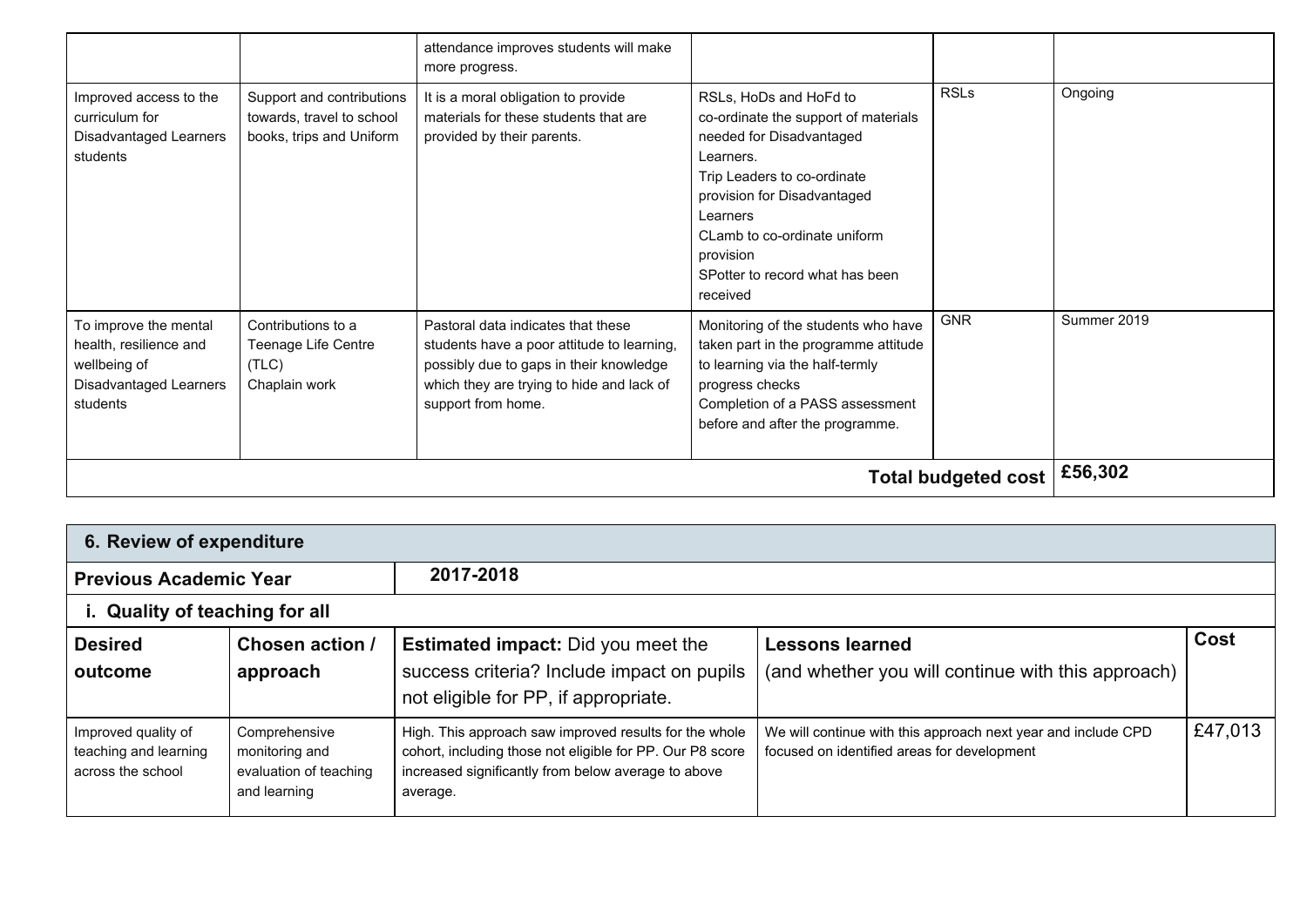| Improved attainment<br>across the curriculum                                        | PixL strategies. RSL<br>leaders and meetings.                                                                                                      | High. The work with middle leaders focusing on<br>students who were under achieving in each area of the<br>focus group. There was improvement in all our focus<br>groups- boys, PP, SEND, More able.<br>Many subjects saw improvements.                                                        | We will continue with this approach and ensure a more sustained<br>focus on GCSE pod and Tassomai. | £11,632 |
|-------------------------------------------------------------------------------------|----------------------------------------------------------------------------------------------------------------------------------------------------|------------------------------------------------------------------------------------------------------------------------------------------------------------------------------------------------------------------------------------------------------------------------------------------------|----------------------------------------------------------------------------------------------------|---------|
| Improved results for<br>students in Maths and<br>Science                            | Faculty TAs in core<br>subjects. One in Maths<br>and one in Science                                                                                | Mixed: HLTA established in Maths to work with smaller,<br>selected group of students for a 6 week intervention<br>programme. Maths results for SEND was a positive P8<br>score for the first time.<br>TA in science - difficult to measure impact due to the<br>nature of the support offered. | We will continue with this support. SENDCO to look specifically at<br>TA deployment of Science TA. | £42,864 |
| ii. Targeted support                                                                |                                                                                                                                                    |                                                                                                                                                                                                                                                                                                |                                                                                                    |         |
| <b>Desired</b>                                                                      | <b>Chosen action /</b>                                                                                                                             | <b>Estimated impact:</b> Did you meet the                                                                                                                                                                                                                                                      | <b>Lessons learned</b>                                                                             | Cost    |
| outcome                                                                             |                                                                                                                                                    |                                                                                                                                                                                                                                                                                                |                                                                                                    |         |
|                                                                                     | approach                                                                                                                                           | success criteria? Include impact on pupils<br>not eligible for PP, if appropriate.                                                                                                                                                                                                             | (and whether you will continue with this approach)                                                 |         |
| Improved outcomes for<br>Disadvantaged<br>Learners students in<br>Maths and Science | Targeted<br>am.Intervention.<br>Students will use<br>Doddle, Maths Watch,<br>PiXL Maths APP to<br>develop their<br>understanding in these<br>areas | High: Students attending the AM. Intervention regularly<br>and engaging improved their final grades in both Maths<br>and Science from their first set of PPE exams.                                                                                                                            | We will continue with this approach. AM. intervention will start<br>earlier.                       | £8,511  |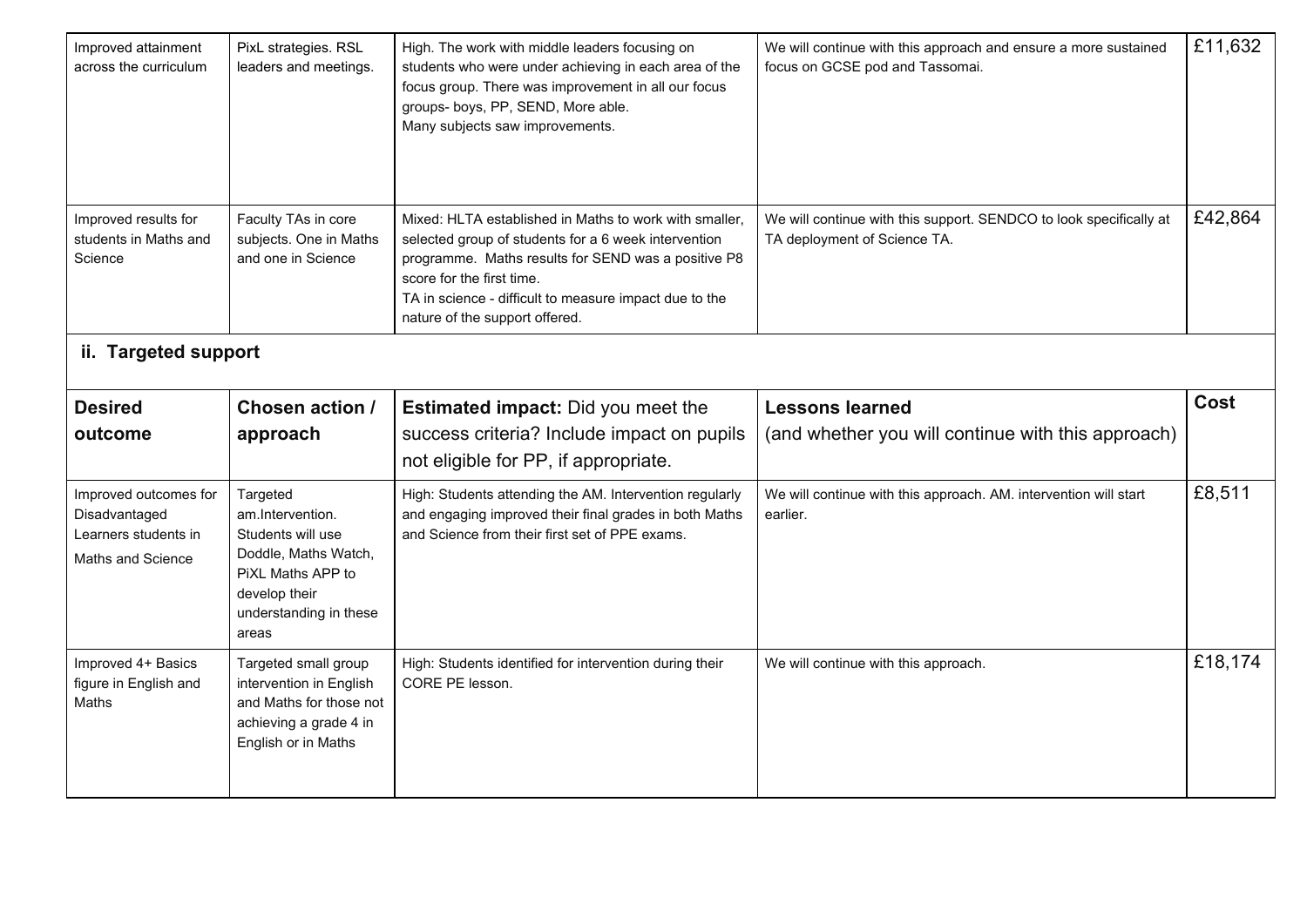| <b>Improved Science</b><br>results                                                           | Purchase Tassomai<br>programme for<br>Disadvantaged<br>Learners who wish to<br>use it                                  | High: 100% of students who completed 50% or more of<br>the programme achieved a grade 9-5.                                                                                                                                                                                                                                                                                                      | We will continue with this approach, but offer it to Year 10 in the<br>Summer term.                                                                                                                                                                                                                                                             | £2,160  |
|----------------------------------------------------------------------------------------------|------------------------------------------------------------------------------------------------------------------------|-------------------------------------------------------------------------------------------------------------------------------------------------------------------------------------------------------------------------------------------------------------------------------------------------------------------------------------------------------------------------------------------------|-------------------------------------------------------------------------------------------------------------------------------------------------------------------------------------------------------------------------------------------------------------------------------------------------------------------------------------------------|---------|
| Improved results for<br>CiC English                                                          | 1:1 Tuition in English.<br>Very good English tutor<br>found.                                                           | Mixed: Best grade for CiC was in English Language.                                                                                                                                                                                                                                                                                                                                              | We will continue to support CiC and post CiC who want to engage.<br>This tuition will take place during the school day.                                                                                                                                                                                                                         | £3,455  |
| iii. Other approaches                                                                        |                                                                                                                        |                                                                                                                                                                                                                                                                                                                                                                                                 |                                                                                                                                                                                                                                                                                                                                                 |         |
| <b>Desired</b><br>outcome                                                                    | <b>Chosen action /</b><br>approach                                                                                     | <b>Estimated impact:</b> Did you meet the<br>success criteria? Include impact on pupils<br>not eligible for PP, if appropriate.                                                                                                                                                                                                                                                                 | <b>Lessons learned</b><br>(and whether you will continue with this approach)                                                                                                                                                                                                                                                                    | Cost    |
| Improve attendance for<br>Disadvantaged<br>Learners                                          | <b>HOH and Pastoral</b><br><b>Assistant and Deputy</b><br>Heads identified target<br>on their appraisal                | Mixed: Attendance overall improved. However<br>attendance of disadvantaged students was still<br>significantly below non-disadvantaged.                                                                                                                                                                                                                                                         | We will continue to monitor the attendance of disadvantaged<br>learners as a discreet group. We will appoint an attendance officer<br>to work across all houses to ensure consistency. Other new<br>strategies will include the attendance panels with the local<br>authority attendance officer and fining for holidays taken in term<br>time. | £3,637  |
| Improved access to the<br>curriculum for<br>Disadvantaged<br>Learners                        | Support for<br>Disadvantaged<br>Learners and<br>contributions towards,<br>travel to school books.<br>trips and Uniform | High: Disadvantaged students have started the school<br>in the correct uniform and therefore feel the same as<br>their peers. Students are provided with important<br>equipment (pens, calculator, revision guides) so they<br>can then access the exams.<br>Trip access have improve their cultural experiences, as<br>well as in some cases enhance their understanding of<br>the curriculum. | We will continue with this approach next year.                                                                                                                                                                                                                                                                                                  | £15,423 |
| To improve the mental<br>health, resilience and<br>wellbeing of<br>Disadvantaged<br>Learners | Contributions to a<br>Teenage Life Centre<br>(TLC)                                                                     | Mixed: Many of our most disadvantaged students<br>accessed the TLC and this benefitted their emotional<br>well being and mental health.                                                                                                                                                                                                                                                         | This support will now be carefully monitored through the HUB.                                                                                                                                                                                                                                                                                   | £14,215 |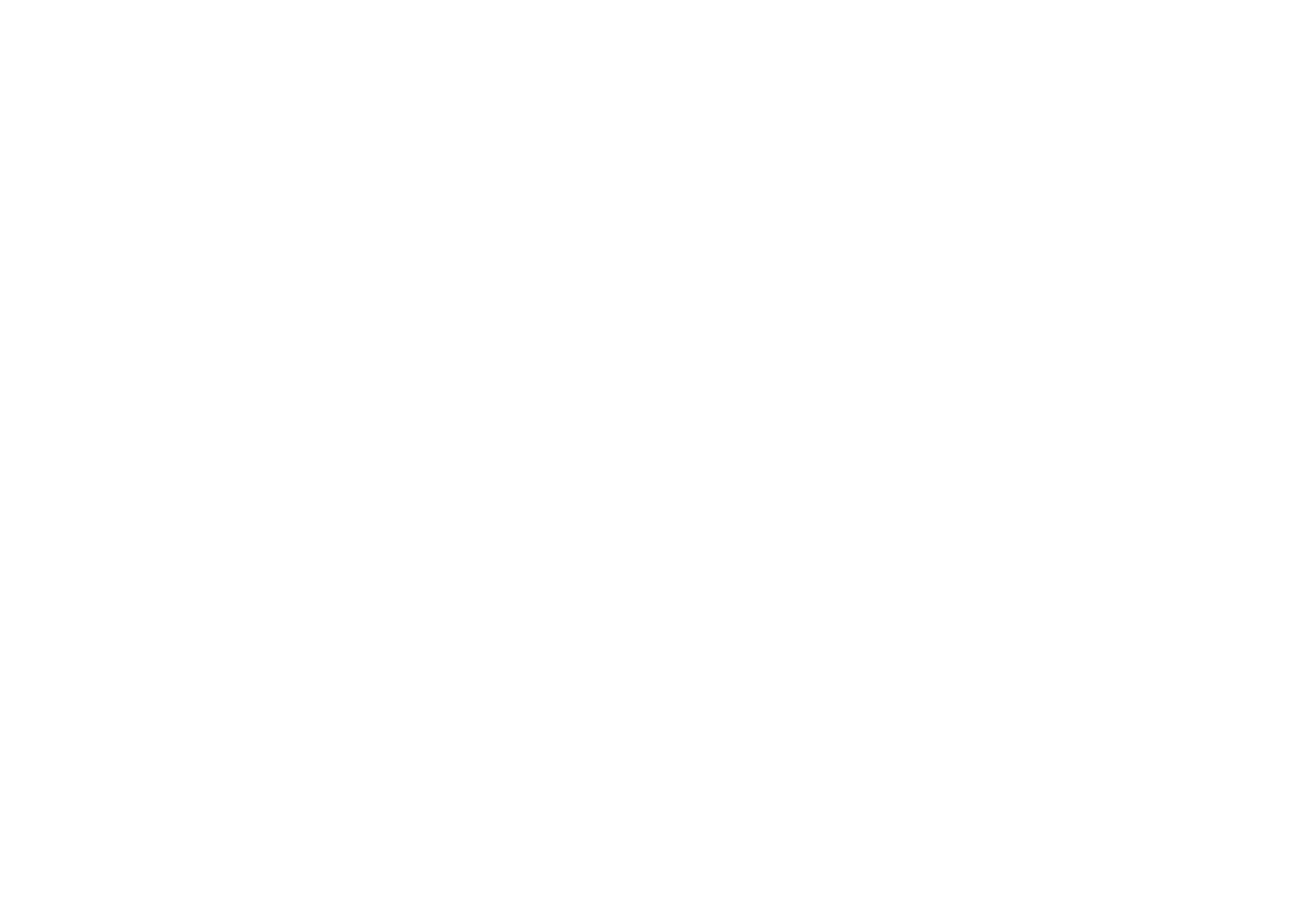## **7. Additional detail**

● In this section you can annex or refer to **additional** information which you have used to inform the statement above.